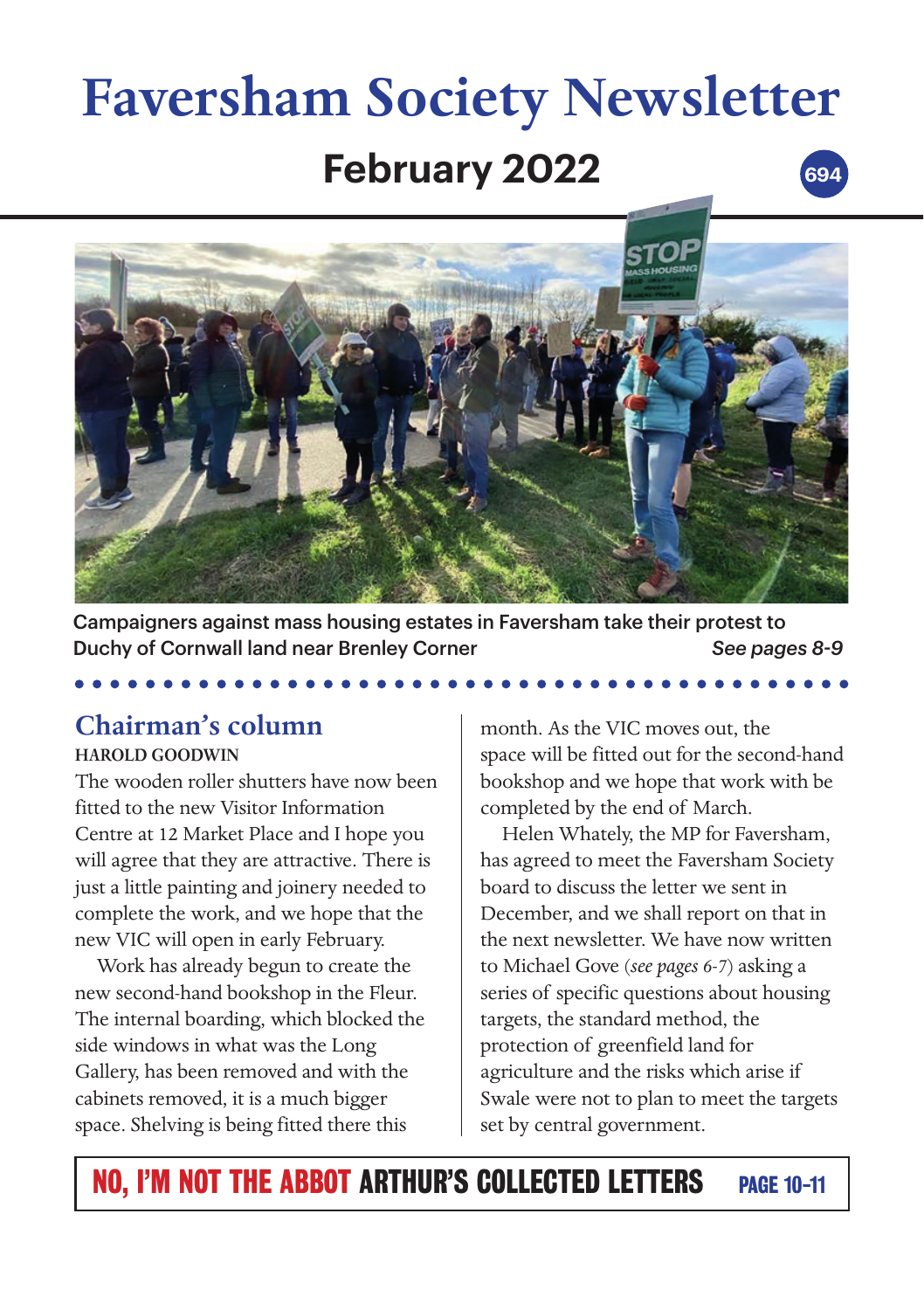There is no indication yet of when the Regulation 19 consultation – the final consultation by Swale on the emerging Local Plan – will take place. We will hold a members' meeting when it is available. *chair@favershamsociety.org*

### **A 'new' Arden of Faversham CLIVE FOREMAN**

A new edition of the play *Arden of Faversham* is due to be published on 24 February. This is in the Arden Early Modern Drama series, edited by Catherine Richardson, professor of early modern studies at the University of Kent. She lives locally and is familiar with the geographical location of the play, and of the original murder in 1551.

The most recent critical editions of the play date from 1973 (M.L. Wine) and 1990 (Martin White), and many of our readers will have one of these on their bookshelves, possibly both. Much research has been carried out on the play in the intervening years, particularly on the question of Shakespeare's possible involvement in writing parts of it. Professor Richardson brings us up to date on this research, especially the use of digital databases and analysis tools. The conclusion is that a young Shakespeare was indeed involved, possibly in the role of an apprentice. The play is now included in the Shakespeare

### **Museum closure**

Our museum team in Preston Street had hoped to open after New Year but in the context of the highly infectious Omicron variant, has decided not to open. The museum remains shut for the foreseeable future.

canon, and is included in the 2016 edition of the *New Oxford Shakespeare: The Complete Work*s.

Professor Richardson, with her interest in the domestic life of the "middling sort" in the early modern period, adds colour to her interpretation of the play by considering such details as dress, furnishings and the use of language, each of which would have been instantly recognisable by the contemporary audience and which would have identified precisely the social status of the individual characters.

Of particular interest in this edition are the character studies of Thomas Arden and his wife Alice. Alice is a major presence on stage, with nearly 25% of the text to deliver. Arden is uncertain of his status in society, which is based on property wealth rather than birthright. In contrast, Alice is sure of what she wants – her lover, Mosby, a man of low status, rather than Arden – and is aware of the social position she will be losing.

Members of the Fleur de Lis museum team provided Professor Richardson with information from our archives, and this is acknowledged in the preface to the new edition. In searching through the museum catalogue, it was discovered that the museum has a puppet version of Alice, which was used for performances around the Swale area in the 1950s – and that provides the possibly of an interesting research project.

I would hope that this new edition will encourage further productions of the play. Perhaps we may see it performed once more in the garden of Arden's House!

# **Marking the society's 60th**

The Faversham Society was founded in 1962, so this year we turn 60. We are keen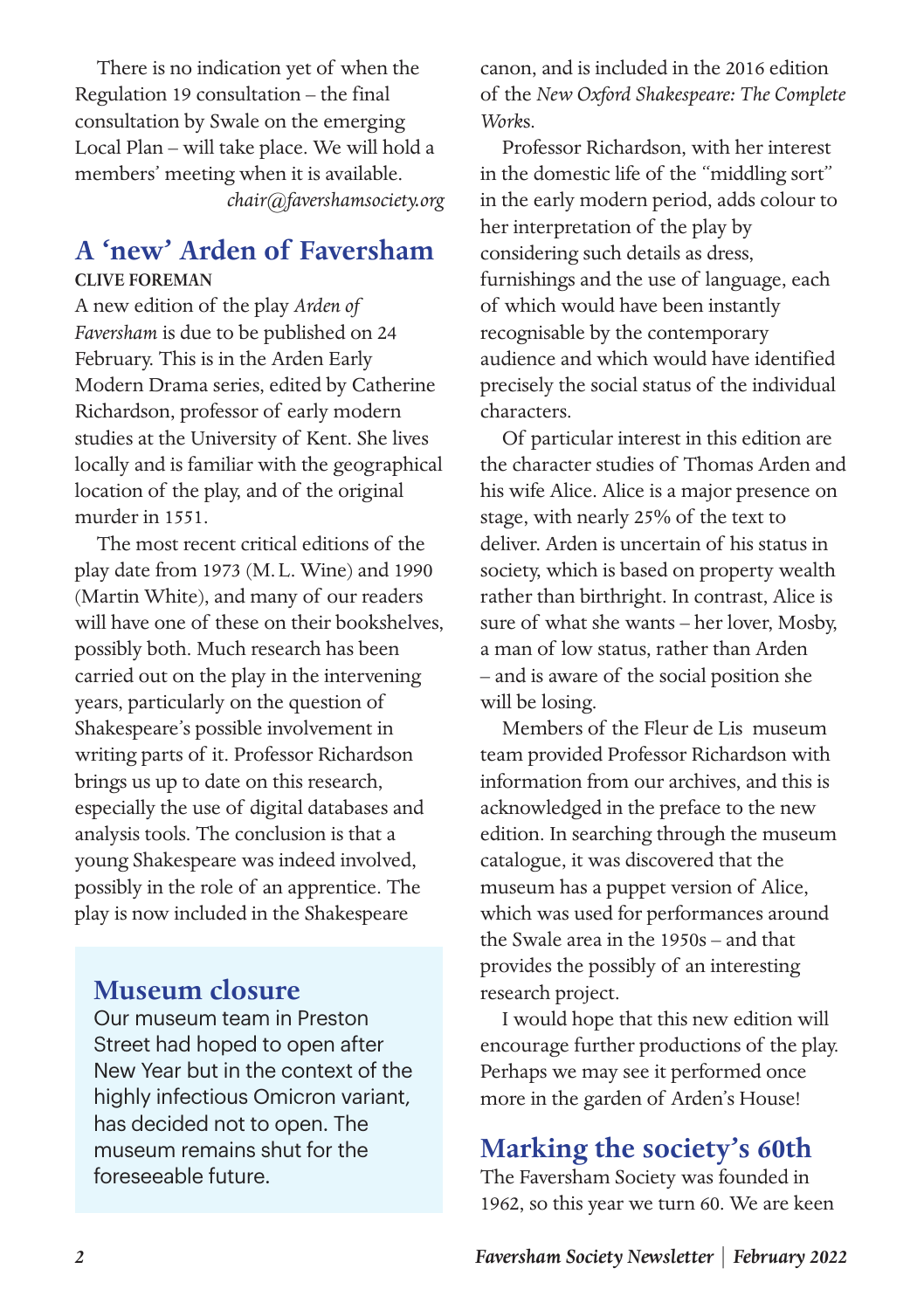

# **Yuletide walk**

**LINDA IRELAND AND PAT ROSS If you cast your mind back to Bank Holiday Monday, you may recall that the weather wasn't very nice. However, despite the rain, we set off on our walk past Abbey Fields to Nagden, and then along the creek, rather than across the marshes, where the solar farm is to be, to the nature reserve. We were unable to complete the full circular six-mile walk,** 

to mark our anniversary in several different ways – ideas are welcome.

Marion Ripley has suggested that we might encourage members and others, individually or in groups, to exhibit a collection of thimbles, corkscrews, bus tickets … there are many possibilities.

Do you have a collection you would like to put together and exhibit? Contact *chair@favershamsociety.org*

### **A gift to us from the taxman LEIGH ALLISON**

There's not much in this life you can get for free, but under the government Gift Aid

**because of the wet conditions. So well done everyone who braved the elements.**

**We have now decided it is probably not sensible, given the fickle nature of our weather, to have a walk on or near Boxing Day, so we do not think we will be organising another one. We hope someone with fresh ideas will come forward to suggest something else in the future for the keen walkers among the membership.**

scheme, we can claim 25p for every £1 you give us, at no cost to you!

For an older couple, that means that their £20 annual subscription becomes £25 for the society.

So, if you are a UK taxpayer then please be sure to tick the Gift Aid box on your membership renewal.

If you're not sure if you have included Gift Aid information in your membership details, please just contact me, either at *membership@favershamsociety.org* or leave me a message at the visitor centre. I can easily check what details we hold and send a short form to complete if necessary.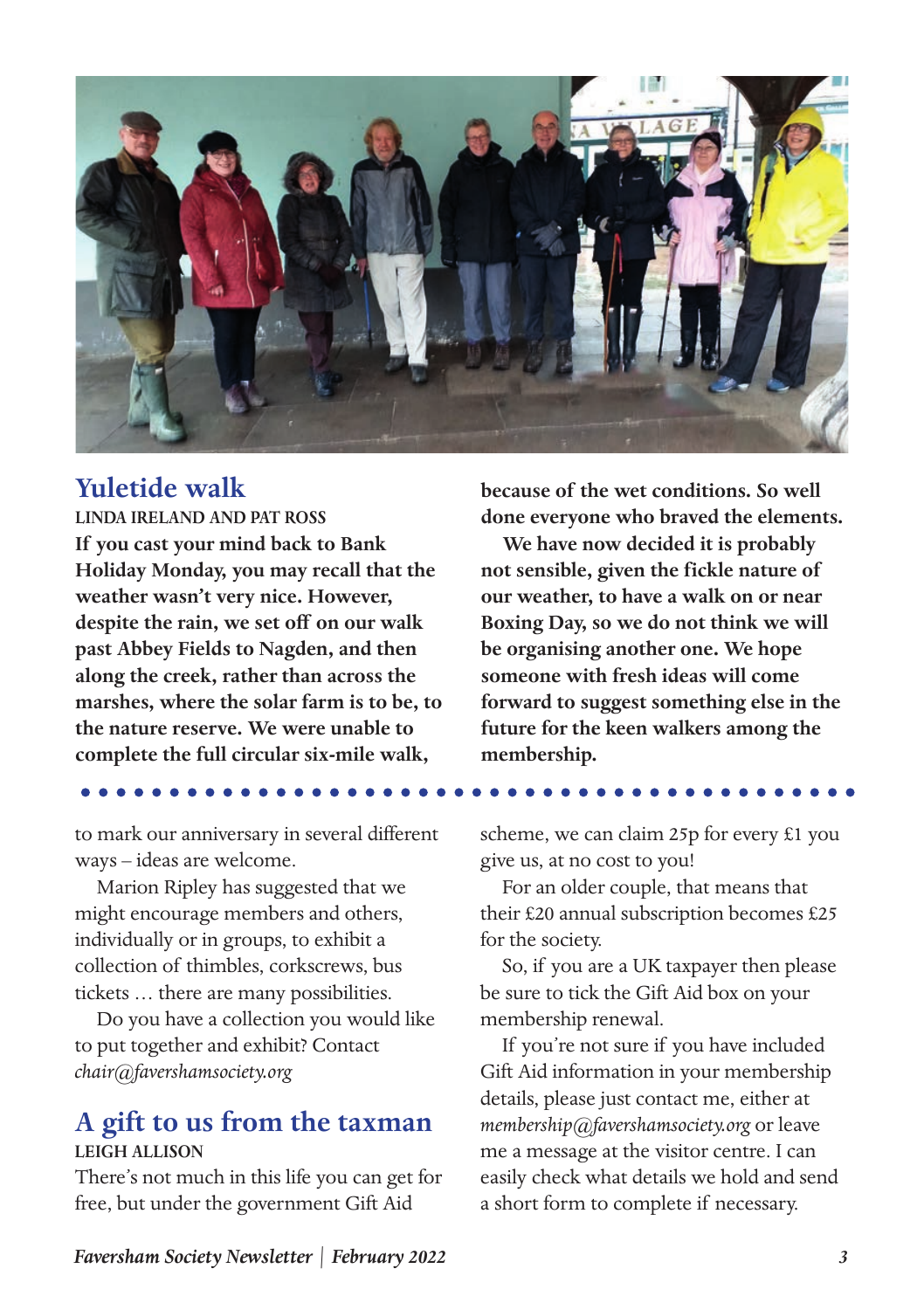# **2022 calendar error**

#### **MARY RANSOM**

It has been brought to our attention of a printer's error in the Faversham Society calendar for 2022 that went unnoticed.

31 August is a Wednesday and 1 September is also showing as Wednesday, throwing the rest of September out by a day. It is correct again from October.

We apologise for any confusion this may cause but fortunately it is only one month, which can be rectified by altering the days of the week at the top of the page so that Wednesday becomes Thursday and so on.

We hope you can forgive this oversight but with the past couple of years being what they were – who knows what day of the week it is anyway?!

## **Tommy the football singer HAROLD GOODWIN**

Joanne Randles, one of our members who now lives in Sevenoaks, wrote back in October but her letter has only recently reached me.

She has memories of Faversham Rec before the war with trains shunting on the sidings, and falling asleep in Park Road, listening to the chatter of the rooks in the trees on the Park Road side. Joanne mentions a big iron "open work" "that went over the sidings" [*surely the Long Bridge – Editor*]. Does anyone know more about this?

In July, the *Sevenoaks Chronicle* carried a story about Tommy Ratcliff, who organised and originated pre-match community singing. He was born in Faversham in 1874, married in 1909, and in about 1919 went to America where he encountered community singing at at sporting events.

Back in the UK, he was sponsored by the

*Daily Express* to conduct singing at football matches. He stood on a small platform at Wembley Stadium on FA Cup Final days to encourage the crowd to sing along before the match and at half-time. In 1927, King George V asked to meet him, and in 1937 he moved to Sevenoaks, where he became well known for always wearing a straw boater. Tommy died in Sevenoaks in 1952.

Tommy features in the journal *Popular Music* (2008) in an article by Dave Russell Abiding Memories: The Community Singing Movement and English Social Life in the 1920s.

If anyone knows more about Tommy please write a piece for the newsletter or send it to me at *harold@haroldgoodwin.info*

## **Do you know a young gem?**

Faversham Children's and Youth Network launched its first Faversham Gems Awards this year, and the nomination process is now open for you to nominate children and young people, aged five to19, whom you know who have made life brighter and sparkle for others.

You can nominate as many Gems as you like at *favershamgems.org.*

All those nominated will receive a certificate at an awards ceremony later this year and may also be a recipient of a Faversham Gems Outstanding Contribution Award.

If you know of children or young people who have gone that extra mile, please nominate them. You can contact the Faversham Children's and Youth Network through the Rev Daniel Corcoran, community and mission priest, Faversham Benefice (Faversham, Davington, Ospringe and Preston) at *danchadc@gmail.com*.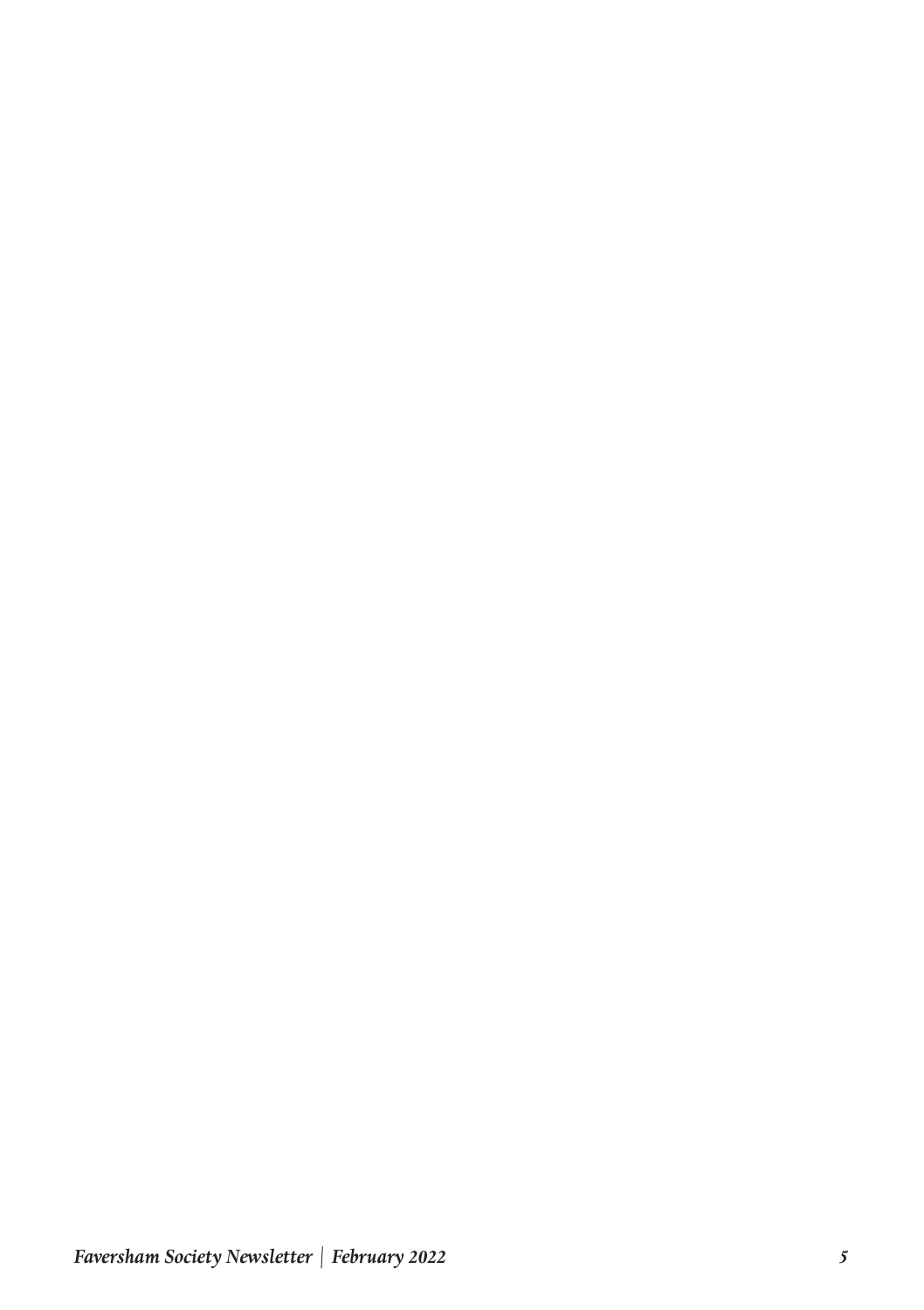# **Well, minister, can you**

*An open Letter to Michael Gove, from Harold Goodwin, chairman of the Faversham Society* I am writing on behalf of the Faversham Society, which was founded in 1962. Today, the society's mission is to ensure that Faversham's outstanding heritage features are safeguarded for future generations and its unique sense of place maintained.

The town's relationship with its surrounding landscape is especially important since its history is entwined inextricably with its coastal location, the fertility of the Fruit Belt, its place on the fringe of the North Downs, and the archaeological heritage embedded in that landscape.

Those and other values are reflected faithfully in Swale's Landscape Sensitivity Assessment of 2019. Inevitably, large-scale development around the town will detract from that relationship and those attributes. As a result, the society, on behalf of its 700-plus members and in line with its charitable purpose, seeks to ensure that what development does take place addresses local needs as its top priority, in ways that are as sympathetic as possible to the town's natural, historical, architectural and cultural heritage.

There is some confusion among our members and in the town about the government's policy on building on greenfield land, and I write to request clarification.

At the Conservative Party conference, the prime minister said that his government sought "to build the homes that young families need in this country not on green fields, not just jammed in the southeast but beautiful homes on

brownfield sites in places where homes make sense". Many in Faversham applaud this aspiration for food security, environmental and aesthetic reasons. We note that the government is committed to protect 30% of UK land for nature by 2030 and that UK self-sufficiency has been declining for the past 30 years.

We applaud the government's adoption of the levelling-up agenda and hope that it might lead to the development of a regional policy that would reduce pressure on Kent and the southeast by encouraging development in the north.

Your department's standard method results in Swale having to grant planning permission for 1,048 houses a year. There is now a tiny amount of brownfield land left in Swale, with an area of natural beauty and large amounts of designated protected land and flood-prone marsh. In consequence, in the emerging local plan, Faversham is expected to accept 3,500 houses on about 175 hectares (430 acres) of greenfield land in the fruit belt.

Given that Swale also has to ensure delivery of the housing targets, it is in a very weak position when it seeks to require developers to build smaller units at higher density if the developers prefer to build predominantly three, four and fivebedroom houses. This is a particular issue in Faversham where the Housing Needs Surveys reveals a severe undersupply of one and two-bedroom housing units for starter homes, those downsizing and those needing bungalows.

We mention this because more houses could be built on less land if the National Planning Policy Framework gave more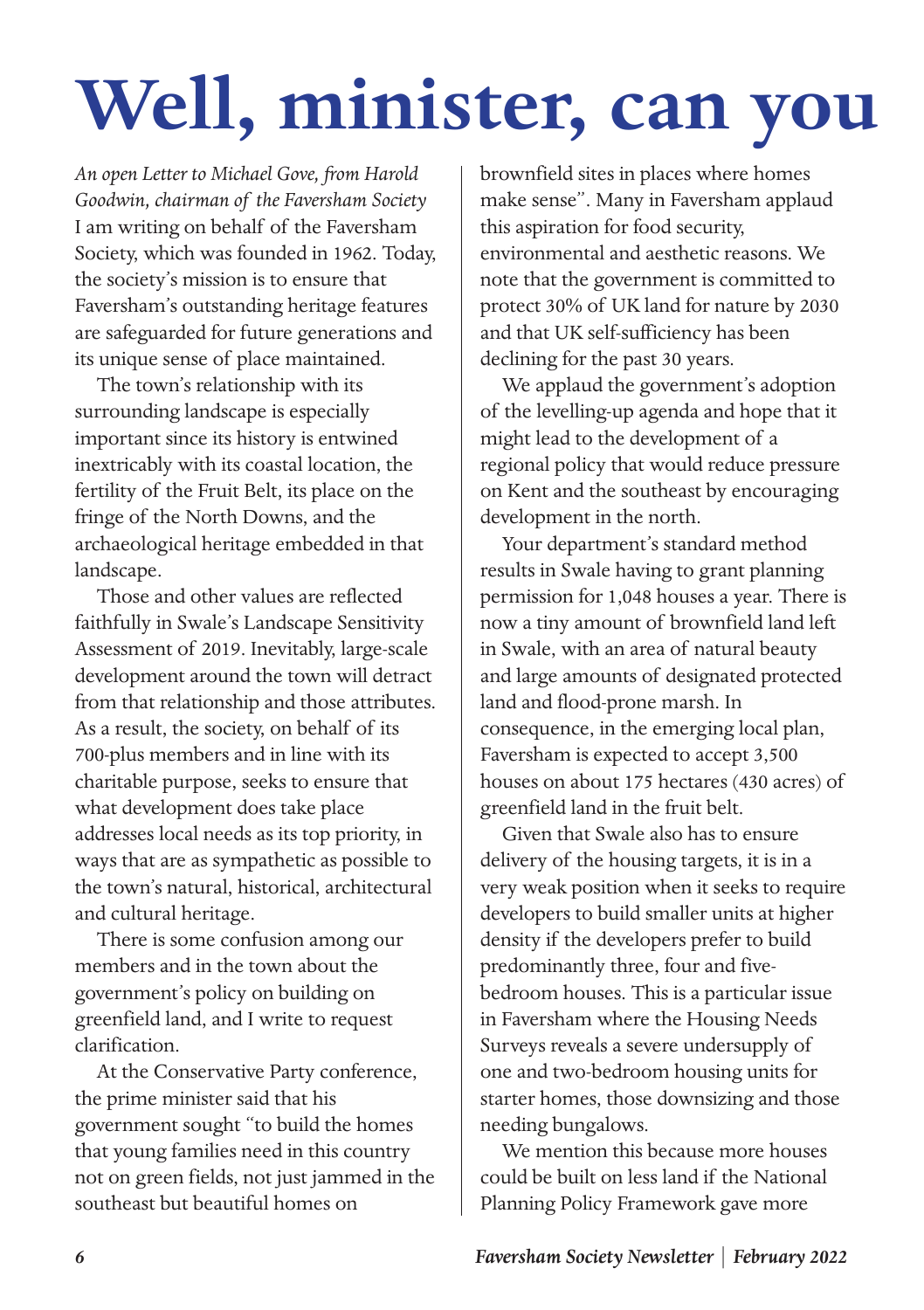# **save our green fields?**

authority to local planning authorities.

Some in Faversham are arguing that Swale should simply reject the numbers delivered by the standard method to protect greenfield land from development.

Your housing minister, speaking in the Commons on 23 November, spelt out the danger: "We might say that, in the land of no plan, the local housing need number is king. If there is no set number in an up-to-date local plan, it is quite possible for developers to submit speculative development applications to local authorities.

"The local authorities may choose to turn them down, but if they have no number in their plan, the local housing need number is the default that the Planning Inspectorate will look at. It is entirely possible that the Planning Inspectorate will overturn refusals sent down by local authorities that do not have up-to-date plans or targets, and will instead look at the local housing need target.

"It is incumbent on local authorities that wish to protect their communities and avoid speculative development to get

Go on, Mr Gove, you can help Faversham



up-to-date plans in place."

I understand that Christopher Pincher, your housing minister, said recently replying to a question from Gordon Henderson, MP, that: "The housing need numbers, as calculated, are a starting point, not an endpoint. It is for local authorities to determine their building target for each year over the lifecycle of their plan, to be agreed with the planning inspectorate. Local authorities are able to identify constraints – such as green belts or areas of outstanding natural beauty – that allow them to land at a different number from that expressed in the local housing need calculations. It is very much for local authorities to determine the right number of homes that should be built in their community. As I say, we want more people to become involved in the formulation of those local plans."

Clarity on the opportunities for local planning authorities to challenge the standard method is important. The risk of unwanted speculative development would have serious consequences for our town, its heritage and its relationship to the creek and the marsh. Please could you advise:

- v Is the standard method to be revised?
- v Has any local planning authority successfully challenged the standard method?

v Is greenfield land to be granted higher levels of protection?

\* Is there any way we could avoid unwanted and damaging speculative development if Swale decided not to meet the housing land supply targets which arise from the application of the standard method?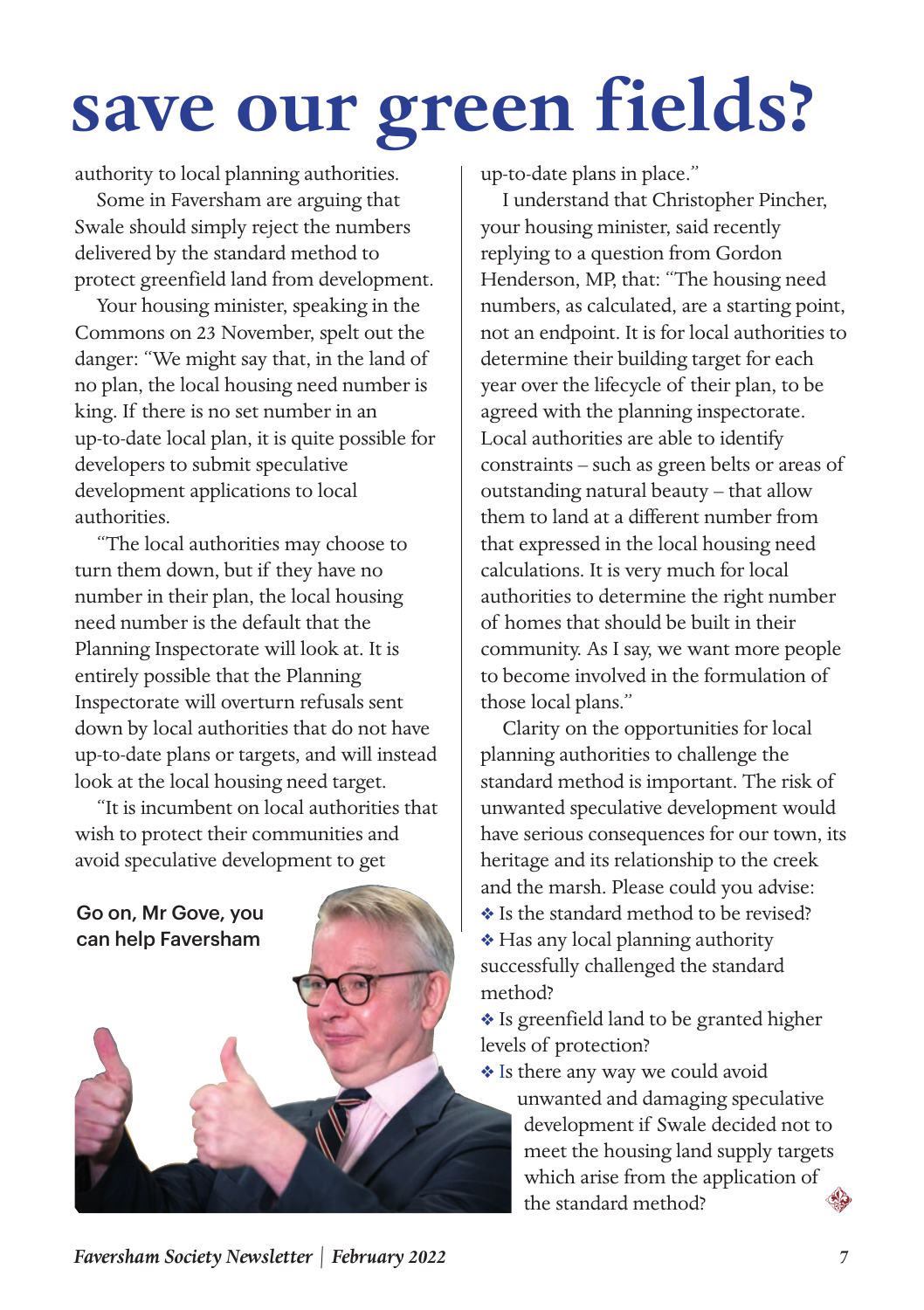# **Say no to Local Plan and halt the housing estates**

#### **WENDY CLARKE**

When we look around and see housing developments appearing at an alarming rate on all edges of the town and our green fields fast disappearing I think we all begin to wonder what is happening to dear old Faversham - the increased traffic and queues, the pollution, the pressure on local services, the lack of adequate infrastructure, and the loss of our precious farmland.

Above all when will it end, isn't this already enough?

But then in the autumn we were presented with the public consultation – which promised another 3,500 homes in and around Faversham alone and all on prime agricultural land.

And some of us woke up and thought No! It has to stop. We can't just accept this devastation of our town.

So we got together and formed a protest group, Farms, fields, Fresh Air on Facebook to fight more mass developments.

The root of the problem is the government targets, the unrealistic housing numbers forced on every borough council – a diktat from central planning based on an algorithm of false outdated figures it seems, certainly not viable for our small community.

Councils then have to construct a local plan and decide where to allow the developments required. And all on agricultural land because there are very few brownfield sites left in Swale. This seems

intrinsically wrong, especially in the light of the recent Cop26 talks, the urgent need to protect our environment and the government mandate to reach carbon zero.

And do we even need these houses in this area? No we do not. These developerled executive homes only encourage more Londoners to move down, pushing up prices and excluding locals even from the few "affordable" options. They in no way solve the Faversham housing problem.

So a local plan, opting for more mass development is something that none of us wants, not even Swale Borough Council. How then can we choose which option is best when they all mean disaster.

The answer is we can't. We responded that all proposed options were unacceptable, the town council said all were unsuitable and MP for Faversham Helen Whately branded the housing numbers unforgivable.

We have also sent many letters to the government, voiced our concerns to Helen

#### **THINGS YOU CAN DO**

- Join the protest walk, 22 January.
- \* Pressure your MP.
- v Write to the government:

*correspondence@communities. gov.uk*

v Write to the council: *csc@swale. gov.uk*

 $\triangleleft$  Sign the national petition, with over 50,000 signatures it's nearly ready to go to parliament: *www. change.org*

• Oppose the Love Lane planning application, deadline 27 January. Write to: *planningcomments@ midkent.gov.uk*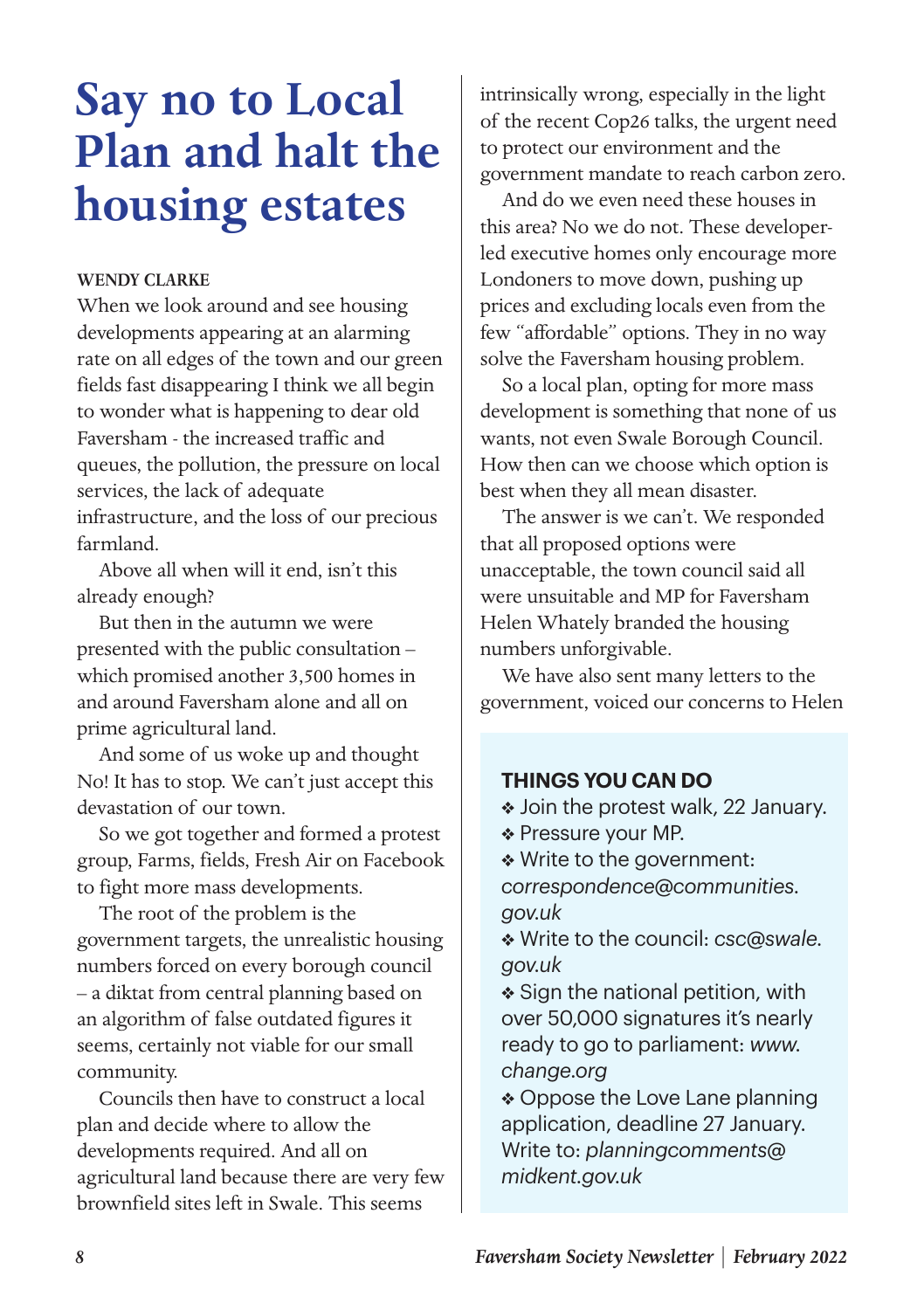

The campaign against extra housing took its protest to Market Place

Whately and other MPs, held a market stall to raise awareness, started a national petition, produced a protest song on YouTube (*youtu.be/2Q8oiNMXcCU*) and joined together in the countywide protest walks organised by Kent's Green Spaces.

And has any of this had an effect? Goodness knows – but we must keep on trying and just maybe the tide is turning:

Boris Johnson has said we must build homes not on green fields, not just jammed in the southeast. Michael Gove, we are told, is reviewing the planning policy and reducing numbers. And yet nothing happens.

MPs Sir Roger Gale and Gordon Henderson have both spoken out against the targets. The correspondence we have had with government officials has also been encouraging. They say that the figures are

flexible, that councils are allowed to push back if the housing numbers are not suitable. Christopher Pincher, the housing minister, said recently it was very much for councils to determine the right number of homes that should be built in their community. We want more people to become involved in the formulation of those local plans.

Swale Council, however, says this is not so: its hands are tied, the housing targets are key and that the planning inspector will enforce the law if it fails to meet them. And this has happened before. So, the council is very wary; it fears reprisals and must deliver an acceptable plan.

But surely the government needs to be held to account? We are all fed up with empty promises, we are all fed up with mass housing swamping the Kent countryside. It is time to fight and say: No more. So we are urging the council to join other councils to challenge the government. We all need to unite now. There is strength in huge numbers and that could change the law.

On 22 January we are marching to raise more support with a peaceful protest through the town centre, starting at the United Church, Preston Street at 11.30am. Please join us and tell your friends.We need to make an impact.

Regulation 19, the council's preferred option of the Local Plan, will be announced in a few weeks. If, as we fear, it proposes a further 3,500 houses in Faversham, we need to oppose the plan with as many people as possible to make our voices heard. And we need legal, planning and environmental experts to challenge every angle.

We need to act now to save our town and our rural heritage.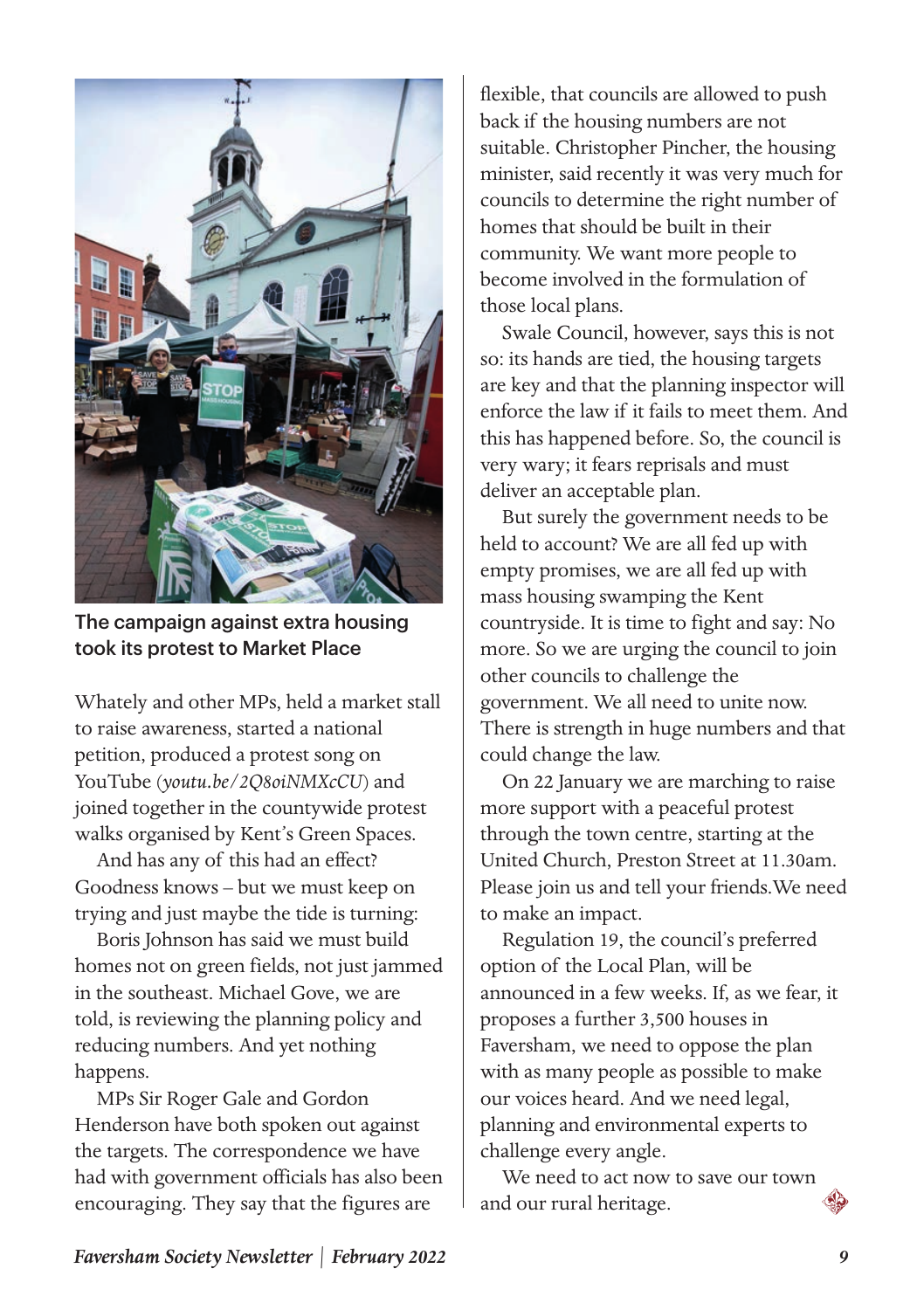# **Historian and champion …**

#### **DOROTHY PERCIVAL**

Last month's newsletter included Chris Wootton's comprehensive account of Arthur Percival 's archive legacy to the Faversham Society, outlining its huge scale and complexity. What members may not have realised is that the massive progress that has been made in getting it online, so modestly described, is actually extraordinary.

My daughter Helen and I have been kept informed all the way about what has been going on but even so we were astonished at the recent update to hear how much has been done. This is painstaking, intricate work and calls for time and dedication.

We owe a great debt of gratitude to the gallant band who have beavered away so valiantly. I was especially pleased that so many of Arthur's weekly Faversham News articles have already been skilfully digitalised.

They numbered many hundreds delivered promptly without fail for 10 years up to the two posthumous ones completed the day before he died. Each a well-researched, well-written little vignette on a topic of local history, I have always thought they were some of his best popularly accessible writings.

The whole archive exercise will take years but from now on all the material will be available on open access as it is added which is just what Arthur would have wanted. His bequest, together with so many others past and present who have recorded our beautiful town, will

surely make Faversham one of the best documented in the country. During last summer I decided that the last 40 lever arch files and two walls of books in Arthur's "study" here really must be sorted. As they weren't tripping me up or falling on my head they had rather lazily got left after the big exhausting clearance of 2014-16.

Helen and I weeded out personal correspondence, bills and letters telling Arthur how to get to Little Backwater in the Mire village hall for a talk – all that kind of thing. Then, with heart in mouth, I contacted Chris Wootton to break the scary news that there was More to Come.

He and Heather took this unwelcome fact on board with (scarcely) a murmur and nobly came round to carry off to the Fleur what I assured them really was the very last. Then the second-hand bookshop manager Wendy and her husband hauled about 200 books off as well. They were left when most of the dealers in east Kent had had their pickings from the collection that weren't suitable for the Fleur. but still perfectly saleable. So, finally, it is all done.

While going through the files it was impossible not to read some of the star letters. There were masses of detailed ones about planning applications, of course, but a huge range of other concerns that Arthur had, from the possible reuse of local lampposts and manhole covers to the poor quality of the modern Swan Vesta match for lighting pipes.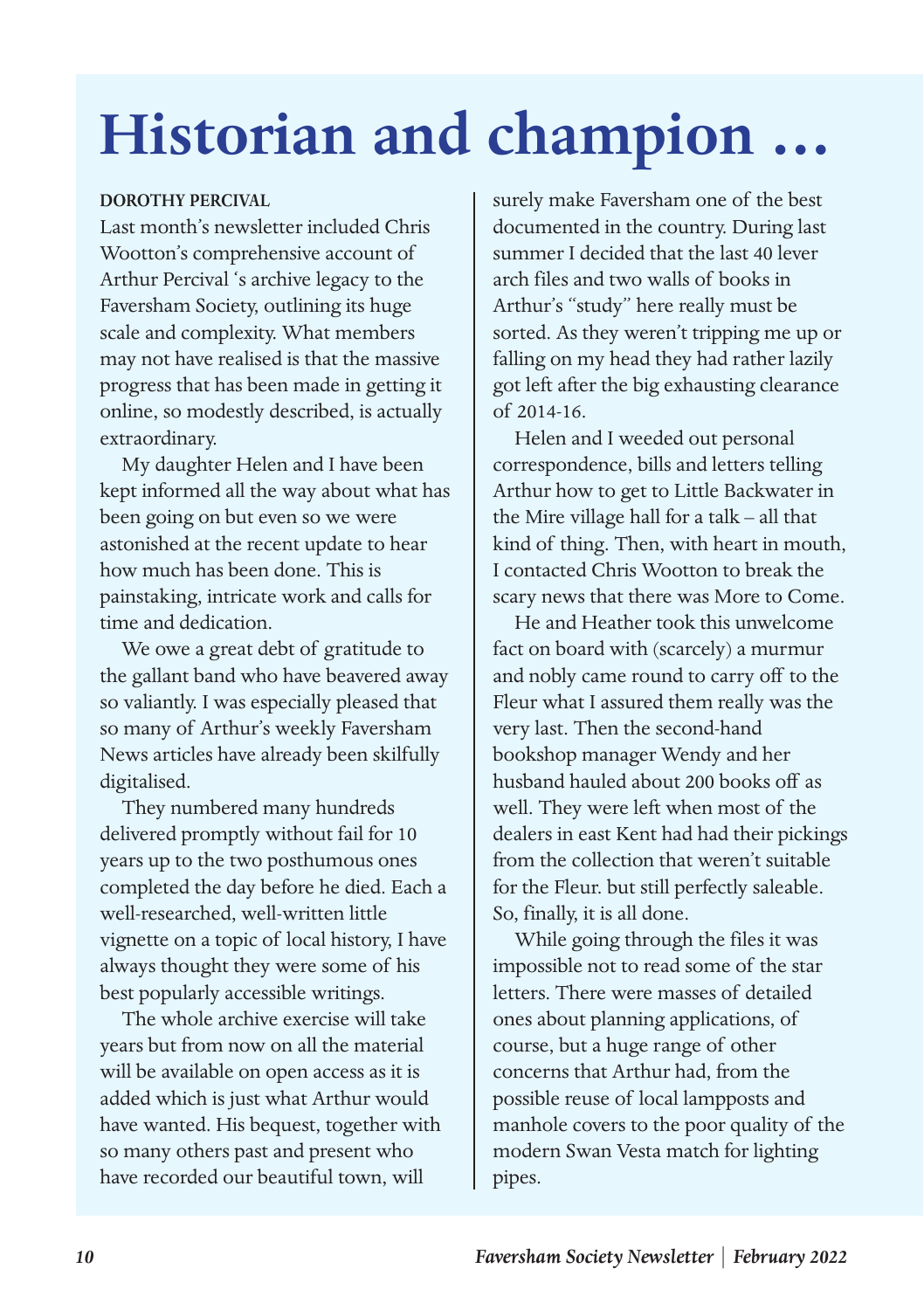# **but not quite the abbot**



### Arthur campaigns in Court Street against a 1960s road ring road plan

What came across afresh to me from all the correspondence is how the mainspring and root of it all was the passion that he had for Faversham, for all things to do with a fairer society and for the demolition of corrupt use of power, privilege and money.

None of those qualities ever faltered or failed. There is a saying I recall to the effect that the heart without the head can be ineffectual and the head without the heart inhuman. When the passion comes from the heart and is then expressed through knowledge, dedication and fine use of language it truly is a combination with the potential to move mountains.

Arthur's prose and vocabulary, always balanced, to the point and well chosen, was a great weapon. Never impolite but leaving no doubt to any recipient scheming to inflict damage on Faversham that they had been well and truly rumbled. In the *Faversham News* of 30 December, 2021, I spotted a claim by a would-be developer of local farmland that "it will contribute in a positive way towards Faversham and its character."

I have a feeling Arthur would have picked up on that unsubstantiated claim and fired off a few salvos. In our newsletter during the next few months, I am planning to share a small selection of particular little gems from Arthur's letters which I hope you may enjoy.

They are just odd paragraphs which seem to leap off the page and will, I hope, stand alone without details of the whole letter.

To lighten the sombre times I will end with a taster from the end of a long 1991 letter about the decline of local postal services: "I must make clear, finally, that I have no complaint about local deliveries. The staff are efficient, friendly and often clairvoyant when it comes to delivering vaguely or insufficiently addressed mail.

"On one occasion, despite Faversham Abbey being dissolved in 1538, they divined – correctly – that a letter addressed to the Abbot was intended for me. In similar vein I have also received several letters addressed to Stone Chapel, which fell derelict in about 1530."